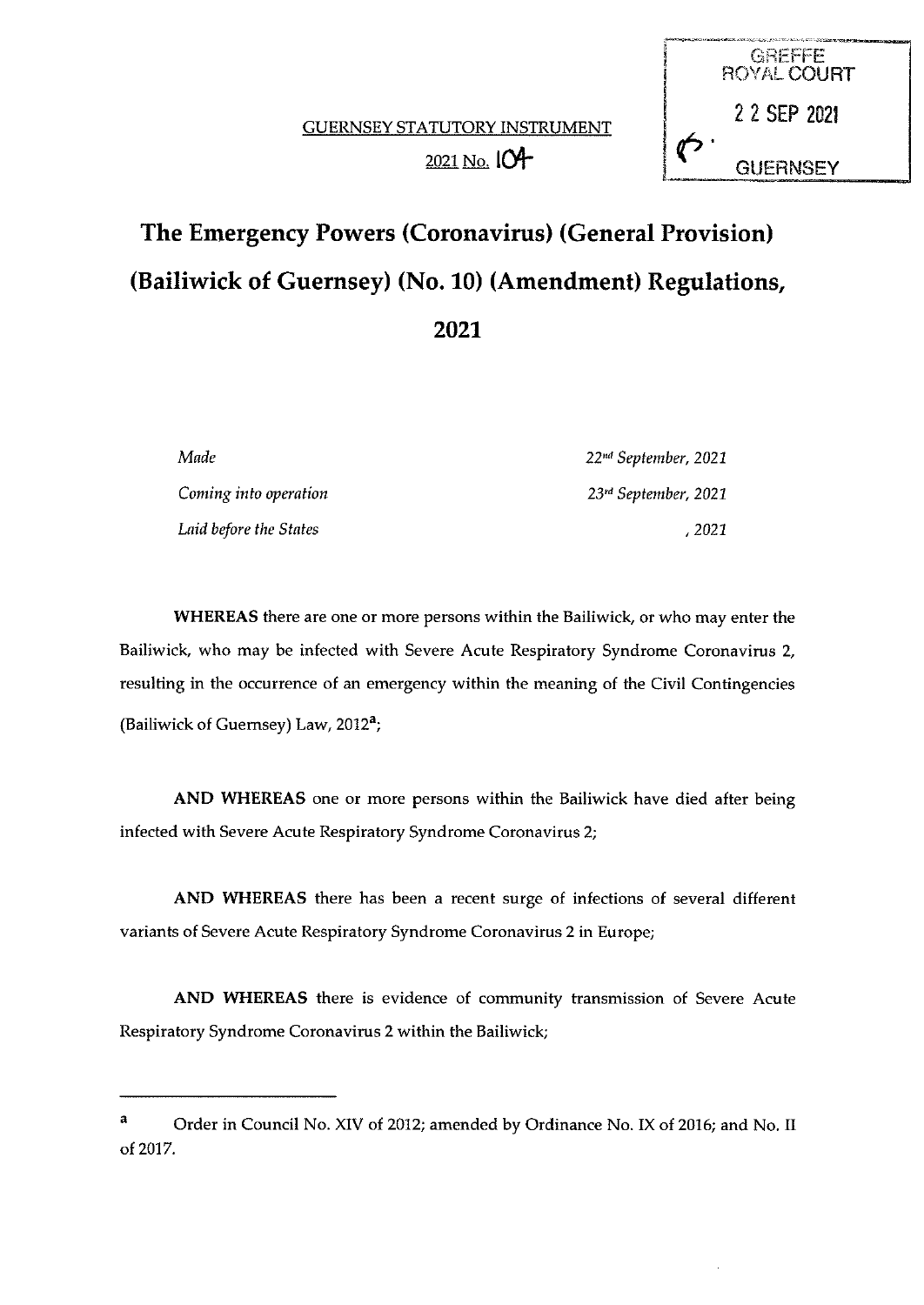AND WHEREAS the people of the Bailiwick are increasingly protected against infection with Severe Acute Respiratory Syndrome Coronavirus 2 as a result of the Bailiwick's vaccination programme and vaccination programmes implemented by other countries and territories;

AND WHEREAS the Civil Contingencies Authority ("the Authority") (having consulted the Medical Officer of Health in respect of the risk to public health created thereby and by the spread of Severe Acute Respiratory Syndrome Coronavirus 2, the virus causing the disease COVID-19, and in respect of the measures necessary to prevent or slow the spread of infection) is satisfied that the conditions set out in section 13 of the Law are satisfied, and that the following regulations contain only provisions which are appropriate for and proportionate to the purpose of preventing, controlling or mitigating the emergency referred to above;

AND WHEREAS the Authority is satisfied that the effect of the following regulations is in due proportion to that emergency, and that they are compatible with the Convention rights within the meaning of section <sup>1</sup> of the Human Rights (Bailiwick of Guernsey) Law,  $2000^b$ :

NOW THEREFORE THE AUTHORITY, in exercise of the powers conferred upon it by sections 12(1), 14 and 19 of the Law, and of all other powers enabling it in that behalf, hereby makes the following regulations: —

#### Amendment of the General Provision (No. 10) Regulations.

1. (1) The Emergency Powers (Coronavirus) (General Provision) (Bailiwick

b Order in Council No. XIV of 2000; amended by No. I of 2005; Ordinance No. XXXVII of 2001; No. XXXIII of 2003; No. XX of 2015; No. IX of 2016; No. XXVI of 2018; and G.S.I. No. 27 of 2006.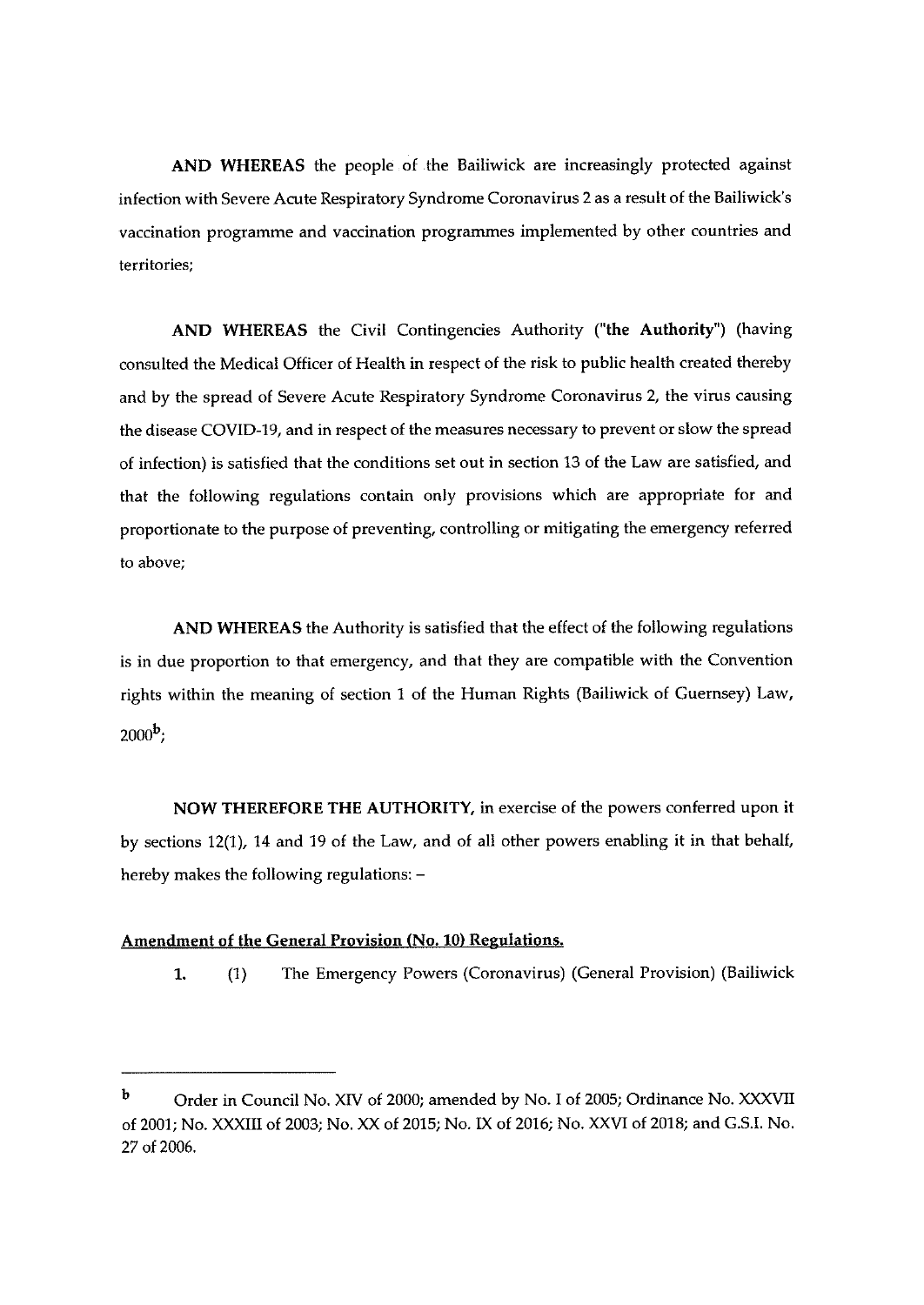of Guernsey) (No. 10) Regulations,  $2021<sup>c</sup>$  are amended as follows.

- (2) For regulation19(4(a)), substitute  $-$ 
	- "(a) P has received a full course of an approved vaccine, and'.
- (3) Paragraphs (5) and (6) of regulation 19 are revoked.
- (4) For regulation 19(7) substitute —

 $'(7)$  For the purposes of paragraph  $(4)(a)$ , an "approved vaccine" means a vaccine against coronavirus specified by the Authority as an approved vaccine for the purposes of these Regulations and published on the States of Guernsey website.".

## Citation.

2. These Regulations may be cited as the Emergency Powers (Coronavirus) (General Provision) (Bailiwick of Guernsey) (No. 10) (Amendment) Regulations, 2021.

## Extent.

3. These Regulations shall have effect throughout the Bailiwick.

## Commencement.

4. These Regulations come into force on 23rd September, 2021.

<sup>c</sup> G.S.I. No. 99 of 2021.